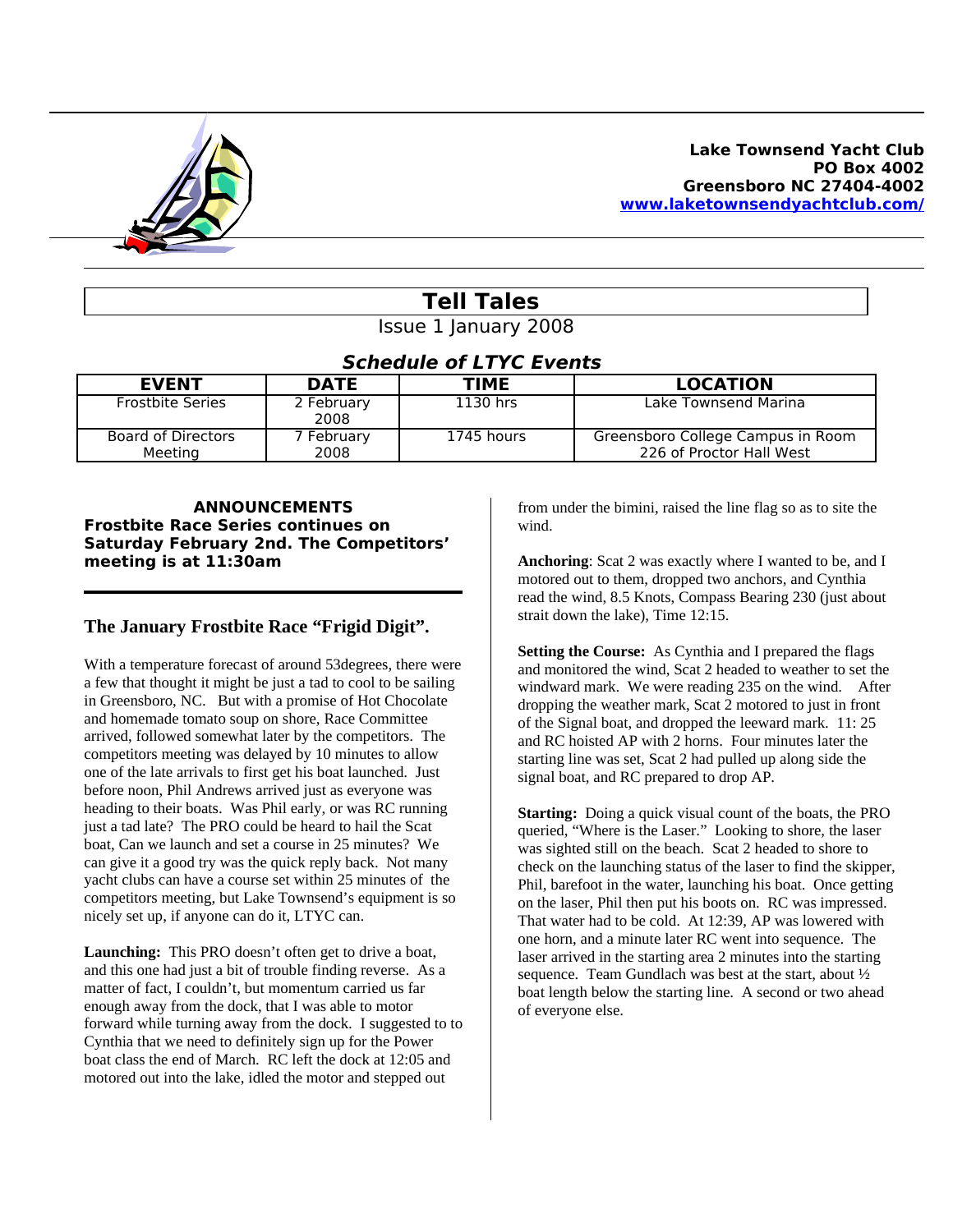

**Luffing 10 seconds before Start**



**One second after the gun**



**And then to Port**

**Lengthening the second race**: As RC monitored mark roundings and wind, we knew the first race was a tad short and the course a bit starboard favored. As the last boat rounded the weather mark for the second time (WD course), RC picked up the weather mark and headed further up the lake and five degrees to starboard. As John H finished, he inquired to RC about lengthening the course, to which RC replied, In progress as we speak. John looked up the lake, and was pleased to see RC in action.

**The Second Race**: One minute after the last boat finished, RC sounded a gathering (4 horns), and a minute later was back in sequence. After the boats started, Scat 2 shortened the line by about 1 third. During the race, RC observed one wind shift to port of about 20 degrees. Otherwise, the wind oscillated about five degrees of 240. After the start, RC shorted the finished line. The second race was a very nice duration, just under 30 minutes. Scoring on the water had Phil Andrews in  $2<sup>nd</sup>$  place in the preliminary postings, but not converting seconds to decimal minutes as part of the calculation can change the results when the finishes are within 10 seconds of each other.

**All together Now**



**The Fun Race:** With a rather short starting line, RC went into sequence just over a minute after the last boat finished. It is not often the Lake Townsend wind stays in one place for very long. At the very start of the race, RC noticed that Team Gundlach had immediately tacked to port. Looking up, RC saw that indeed the second major wind shift of the day had just taken place, and Team Gundlach was the first to respond to it. The last to respond seemed to be John Hemphill who got caught in irons for a few seconds down by the pin, blocking Uwe Heine from being to make the line. David Duff skippered the third race and finished nearly a minute in front of the next boat. Sailing the Isotope definitely taught David to watch the wind and feel the boat, and with Fred Lupton as coach, they made a great team. Look out Pam, you are about to own a Flying Scot.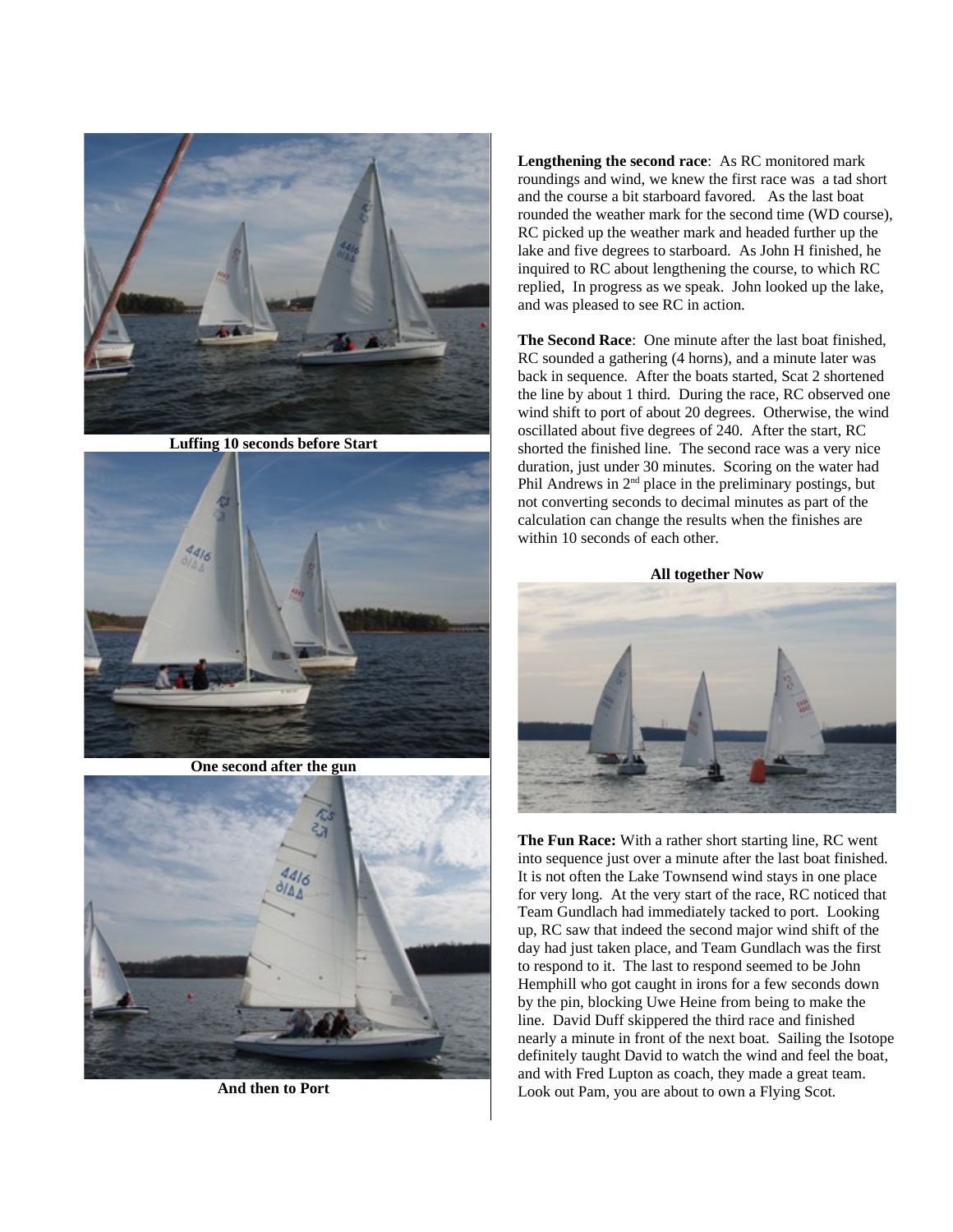

**Duff's Lead**

Heading In: The third race finished before 2:30, and competitors found home made tomato soup waiting for them on shore.

Race coverage submitted by Joleen Rasmussen

#### **Meet Yer Mates!**

No, this is not a dating service! At the last board meeting we discussed starting a newsletter feature to help get new club members acquainted with the other members. We will use the questions below in an interview format and feature a different member each month. I will accept submissions from any member at any time, but we will start with the board members:

### **Meet Yer Mate: Uwe Heine**

**What do you do other than sailing?** I work as a lab director at LabCorp in Burlington, where I am involved in forensic DNA testing and matching organ donors for transplants. I have too many hobbies, including sailing, astronomy, rock collecting, bird watching, or almost anything involving nature and the outdoors. **What boat(s) do you sail/race?** My wife and I bought our first boat, Flying Scot #3801, in September 2006. Since then we also bought an old Laser in need of some repair. **Why did you chose this type of boat?** When we first started sailing the rental boats on Lake Townsend we happened to show up on the weekend of the 2006 Mayor's Cup. We had a great time watching the races and decided to try to be on the lake for race weekends whenever we could. We started to think about getting a boat of our own and decided it would be good to get something that was well represented in the LTYC fleet. It was a hard decision, but

when an opportunity came up to get a Flying Scot that had been stored indoors most of it's life, we jumped at the chance and have never regretted it. At 19 feet with lots of cockpit space, it is a great boat for taking along the kids or friends. While it does not have the speed and thrill factor of an Isotope, it can get plenty exciting in a good breeze with 850 pounds of boat up on a plane!

**How long have you been sailing/racing and what got you interested in it?** Racing is new to us. Nancy and I raced for the first time in the 2006/2007 frostbite series. I had some exposure to sailing as a kid but got most of my experience in the 1970s when I was college-age. My parents had moved to a waterfront house on New Jersey's Shrewsbury river. They were active in the yacht club there and had a sunfish and a 17 foot O'Day daysailer. I had the good fortune of instant access to sailing every summer for four years. I spent a lot of time on the Sunfish and got a good feel for making it go where I wanted. I worked my way up to going out in stronger breezes and had a great time.

**What do you like best about sailing/racing?** The best thing about sailing – there are a million answers to this, but you can't beat planing in a stiff breeze on a beam reach, with the spray in your face! Can you think of any other way to do continuous stomach crunches and have fun the whole time? What I like about racing is the great balance of physical and mental exercise and being in tune with the elements.

**How did you learn about the club?** I have my wife Nancy to thank for this. In 2006 my parents had invited us to charter a 39 foot sailboat with them and some friends. It was the vacation of a lifetime and Nancy wanted to learn more about sailing. She looked up "sailing classes" on the internet and was surprised to find the sailing classes being offered on Lake Townsend, only 20 minutes from our house. That very day she and her daughter Nyssa drove to the lake and found out about the sailboat rentals. I think that \$10 for three hours of sailing is the best entertainment value in the state! We were renting Picos or a Capri whenever the weather cooperated and within a month or two we became club members.

**What do you like about Lake Townsend Yacht Club?** It is a great group of people who are eager to share their enthusiasm for sailing. I remember meeting Steve Raper and Bob Moates on the docks when Nancy and I were renting Picos. They made us feel welcome and have provided a wealth of information, as have all of the members that we have met.

**How long have you been a member?** We joined in the summer of 2006.

**What do you like about the lake?** I think most sailors will agree that one of the best things about Lake Townsend is the fact that there are no jet skis and ski boats. On a small lake like Townsend this makes sailing much more pleasant. The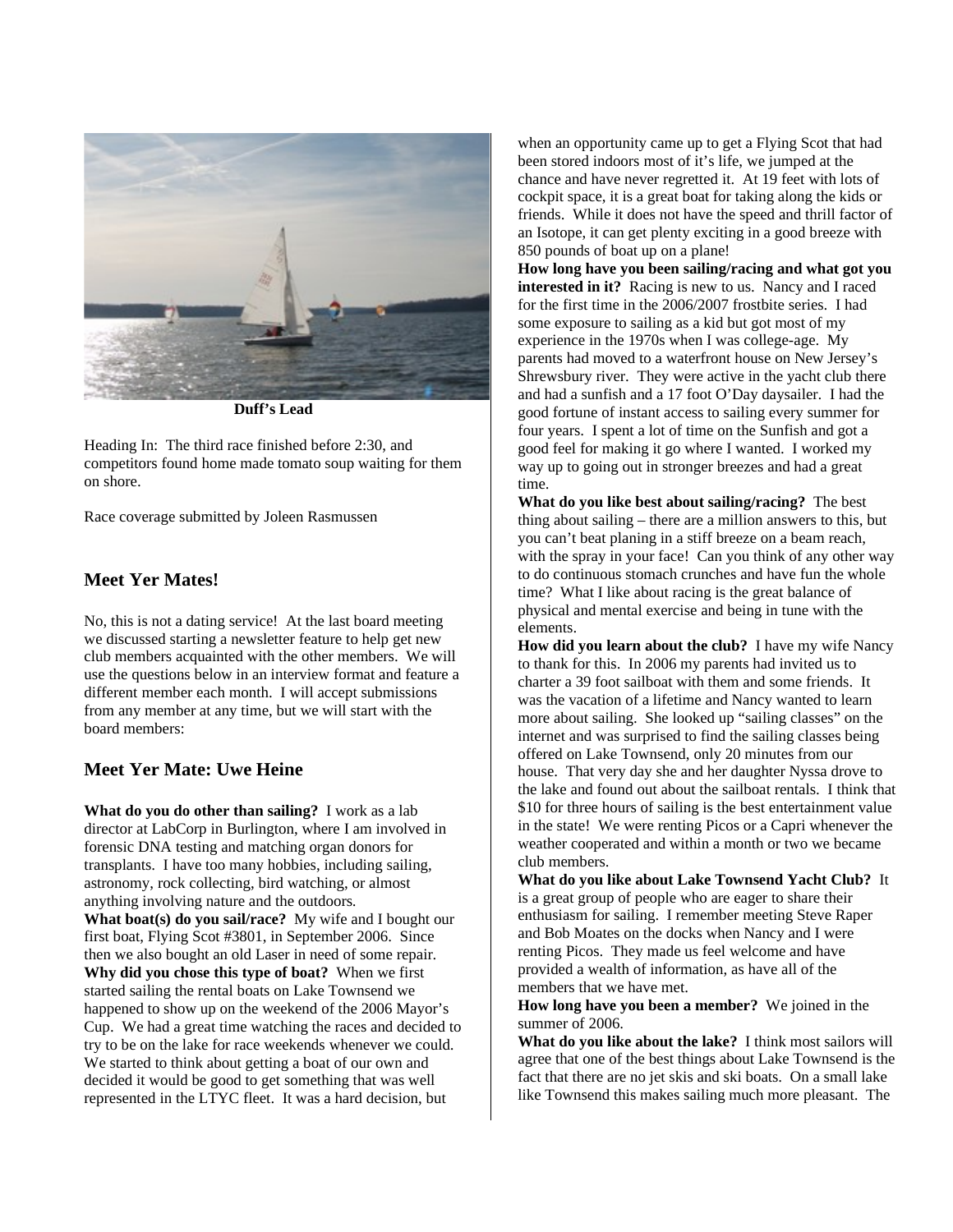bass fishermen that frequent the lake tend to find their private coves to fish in and leave the sailboats room to maneuver in the middle of the lake. I enjoyed sailing on Lake Jordan once last year, but in comparison Lake Townsend is serene and peaceful and on some days it seems like you have the whole lake to yourself.

**What is your sailing goal for the year?** My goal is if I ever get in front of Starling again I will remember to cover him! I would also like to try one of the other regattas like the Governor's Cup.

**What is your favorite sailing story?** Some of the more entertaining stories aren't the ones about how much fun sailing is, but rather the ones where someone makes a mistake or something on the boat unexpectedly breaks. There is usually a lesson in these stories. Once my older brother and I were out on the Sunfish in a good breeze, and as I was steering back towards the dock and preparing to luff up into the wind when my brother got concerned and tried to move forward to fend off. Something you should never do on a Sunfish is to stand up and hold onto the mast for support. Of course he did this and immediately started pulling the boat over. With the boat nearly on it's side I was totally unable to steer parallel to the dock and we simultaneously capsized and "T-boned" into the side of my parents Boston Whaler (a powerboat like our scat boats), punching a nice 6 inch hole just above the waterline! I was harassed about this for years afterwards.

**What is your favorite sailing story about another club member?** I think it was Bill Byrd and Starling Gunn who told me a great one about racing in light air where there was a current slowly moving the boats backwards. They managed to discreetly drop their anchor without anyone noticing and the fleet drifted slowly behind them before they figured out what was going on! \*\*\*\*\*\*\*\*\*\*\*\*\*\*\*\*\*\*\*\*\*\*\*\*\*\*\*\*\*

### **SAILBOATS FOR SALE!**

**1981 Isotope** - \$2500 with sails and a galvanized trailer. Crossbar, dolphin striker, and trampoline have been replaced and an extension added to the righting bar. Good boat for a beginning racer or someone looking to get back into racing. She won the 2005 Governor's Cup and continues to give challenge to the fleet leaders. Eric and I have owned this boat since 1998. She's gotten us hooked on Isotopes, so much so that we are upgrading to a 2006 model.

Boat specifications at [http://www.intl](http://www.intl-fiberglass.com/isotope.html)[fiberglass.com/isotope.html.](http://www.intl-fiberglass.com/isotope.html) Fleet Activities [http://www.intl-fiberglass.com/Isotope](http://www.intl-fiberglass.com/Isotope%20Nationals%202006.html) [%20Nationals%202006.html](http://www.intl-fiberglass.com/Isotope%20Nationals%202006.html) Call or email if interested: 919-732-5410;

#### [joleen.rasmussen@bowebellhowell.com](mailto:joleen.rasmussen@bowebellhowell.com)

**Vanguard 470**, one main, two jibs and a spinnaker and comes with a trailer. We're asking \$1900, but might be willing to negotiate if we get a decent offer soon. Contact Clay Johnson at CLAYCARY@aol.com (The original owner sailed it in the Olympic trials in 2000) Great providence!

**12'2 ft. Howmar daysailer/racer** for sale in Greensboro. (don't know year) Designed by Sparkman and Stephens. A great boat for kids, very fast and tippy. 90 sq. ft. of sail with jib. Beam 4'10". 86 long trailer. \$1500 for both, includes both sails, etc. Appraisal done in 2004. Call Carole Drexel - (336) 274-4789 or [cdrexel@triad.rr.com](mailto:cdrexel@triad.rr.com)

**14 Force 5 sailboat** with trailer - \$550. Ready to sail. Excellent boat for single-handed daysailing and racing. Contact David Layton at 336-643-0282.

### Best Wishes for a 2008 with steady breezes!!!

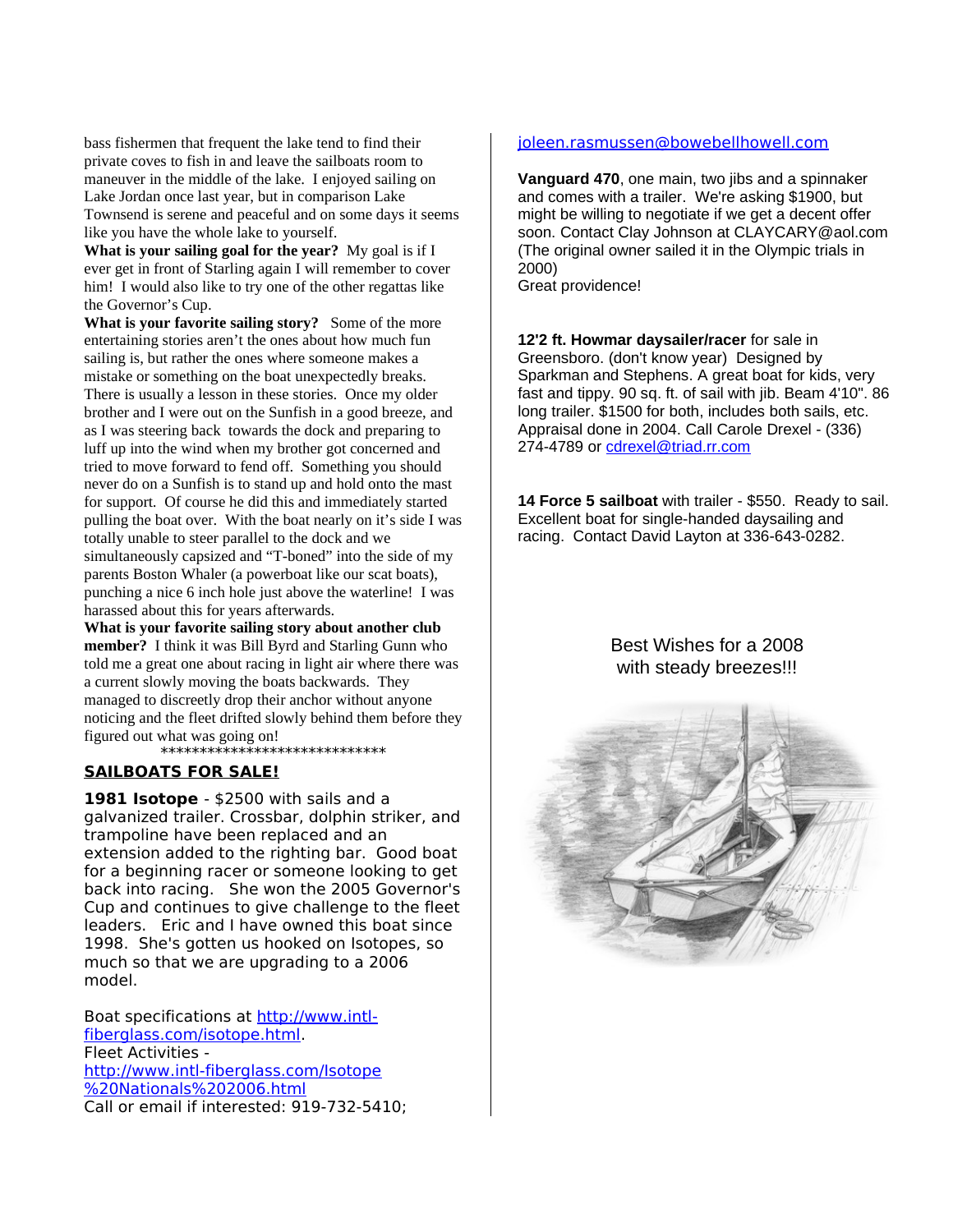| <b>Lake Townsend Yacht Club Help Lines</b>      |                                                                          |                              |                                                                   |  |  |  |  |  |  |  |
|-------------------------------------------------|--------------------------------------------------------------------------|------------------------------|-------------------------------------------------------------------|--|--|--|--|--|--|--|
| Commodore:                                      | <b>John Hemphill</b><br>336 632-0864 R<br>jmhemphill@gborocollege.edu    | Cruising:                    | <b>Starling Gunn</b><br>336 939-2508 R<br>justbgunn@bellsouth.net |  |  |  |  |  |  |  |
| Races:<br>(Vice Commodore)                      | Joleen Rasmussen<br>919 732-5410R<br>joleen.Rasmussen@bowebellhowell.com | <b>Membership:</b>           | Kim Kirsh<br>336 851-5229 R<br>kkirsh@triad.rr.com                |  |  |  |  |  |  |  |
|                                                 |                                                                          | Social:                      |                                                                   |  |  |  |  |  |  |  |
| <b>Education:</b><br>(Rear Commodore)<br>nc.gov | <b>Steve Raper</b><br>336 288-3762 R<br>Steve.raper@greensboro-          | <b>Junior Sailing:</b>       | <b>David Duff</b><br>336 282-7773 R<br>David.Duff@analog.com      |  |  |  |  |  |  |  |
|                                                 |                                                                          | <b>Mayor's Cup Regatta:</b>  |                                                                   |  |  |  |  |  |  |  |
| <b>Finance:</b><br>(Treasurer)                  | <b>David Raper</b><br>336 6432-7071 R                                    |                              |                                                                   |  |  |  |  |  |  |  |
|                                                 | Gwynedd22@bellsouth.net                                                  | <b>Newsletter/Directory:</b> | <b>Uwe &amp; Nancy Heine</b><br>336 585-0951 R                    |  |  |  |  |  |  |  |
| <b>Publicity/History:</b><br>(Secretary)        | <b>David Young</b><br>336 545-1655                                       |                              | heineu@bellsouth.net                                              |  |  |  |  |  |  |  |
|                                                 | dwyoung@triad.rr.com                                                     | <b>Webmaster:</b>            | <b>Steve Raper</b><br>Steve.raper@greensboro-                     |  |  |  |  |  |  |  |
| <b>Property:</b>                                | <b>Fred Lupton</b><br>336 288-4284<br>lupton4@aol.com                    | nc.gov                       |                                                                   |  |  |  |  |  |  |  |
|                                                 |                                                                          |                              |                                                                   |  |  |  |  |  |  |  |

#### **Call People. Go Sailing**

In an effort to involve more sailors in the Club's Sailing Events and Racing Programs, this "Available to Crew" list is published in each newsletter. The people listed have taken our Learn to Sail class or have other previous sailing experience and are looking to get more time on the water. So, if you have a boat and would like to participate in the Summer or Frostbite Race Series, why don't you call one of these folks for your crew? Alternatively, if you need a cruising partner on your boat or would like to team with someone on one of the city sailboats for a day sail or a race, contact someone on this list. If you would like to add your name to the list, contact Bill Grossie, Newsletter Committee (See the Help Lines box located in this newsletter).

| <b>Available To Crew</b> |                   |                   |                          |  |  |  |  |  |
|--------------------------|-------------------|-------------------|--------------------------|--|--|--|--|--|
| <b>Name</b>              | <b>Home Phone</b> | <b>Work Phone</b> | E-mail                   |  |  |  |  |  |
| Bill Byrd                | 336-635-1926      | N/A               |                          |  |  |  |  |  |
| Chip Cromartie           | 336-601-0464      | 336-274-3559      | cromartie@triad.rr.com   |  |  |  |  |  |
| Paul/Jean Leslie         | 336-668-2874      | 336-272-7102 x276 | lesliep@gborocollege.edu |  |  |  |  |  |
| Cynthia & Sam Reichelson | 336-540-1279      | 336-273-2511      | reichelson@cs.com        |  |  |  |  |  |
| Catherine Clark          | 336-315-0414      |                   |                          |  |  |  |  |  |
| Mike Bianco              | 336-299-4461      |                   | mfbyanko@aol.com         |  |  |  |  |  |
| Keith and Kelly Francies | 366-292-9042      | 336-362-5335      | keith.francies@davey.com |  |  |  |  |  |